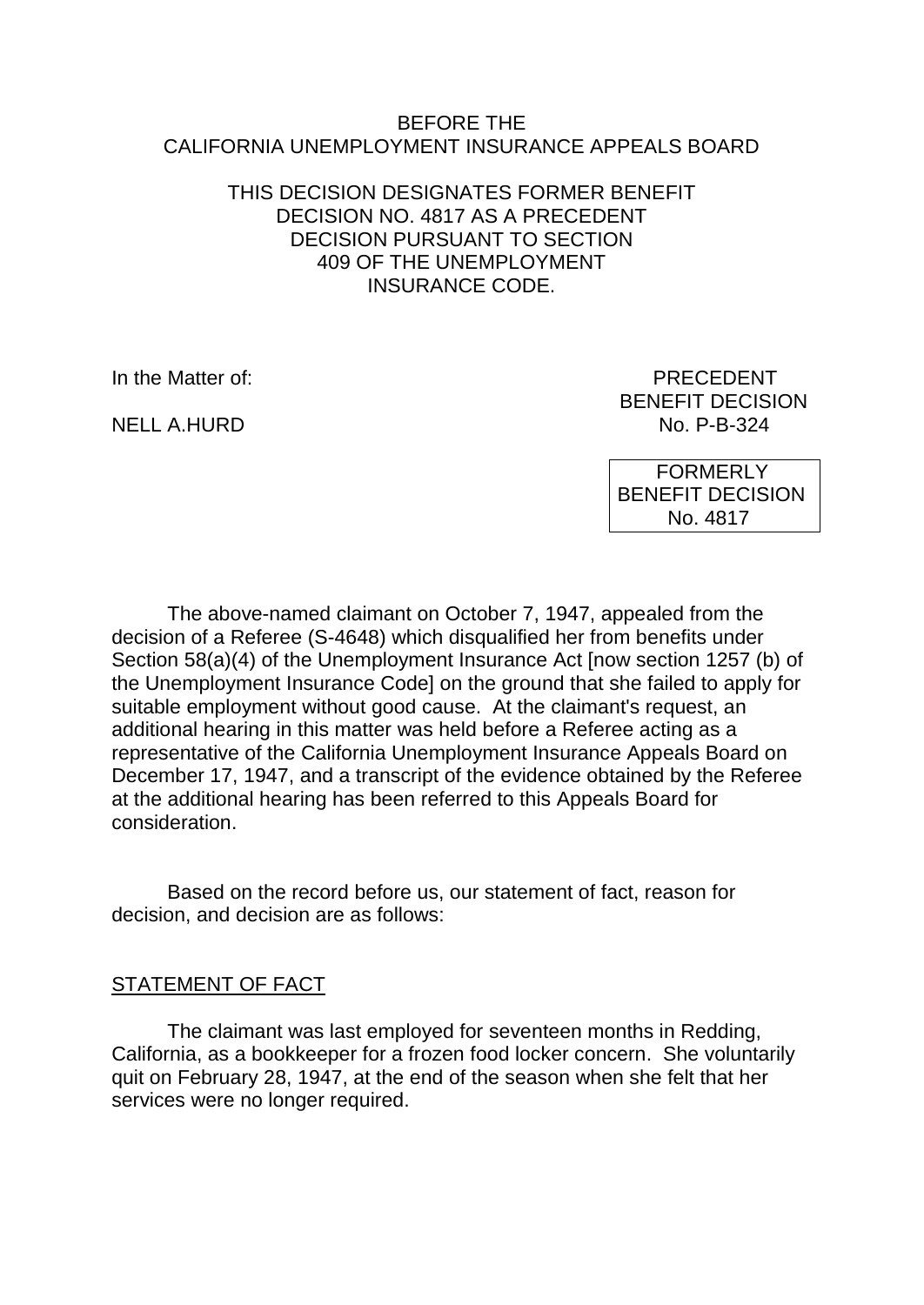On July 22, 1947, the claimant registered for work and filed a claim for benefits in the Redding, California office of the Department of Employment. On September 3, 1947, the Department issued a determination which held that the claimant was not available for work indefinitely from August 26, 1947, as required by Section 57(c) of the Unemployment Insurance Act [now section 1253(c) of the code], and disqualified the claimant for five weeks from August 26, 1947, on the ground that she failed to apply for suitable employment without good cause under Section 58(a)(4) of the Unemployment Insurance Act [now section 1257(b) of the code]. From this determination the claimant appealed and a Referee modified the determination and held that the claimant was available for work as required by Section 57(c) of the Unemployment Insurance Act [now section 1253(c) of the code] but that she was subject to disqualification under Section 58(a)(4) of the Act [now section 1257(b) of the code]. From that portion of the Referee's decision which disqualified the claimant under Section 58(a)(4) [now section 1257(b) of the code] the claimant has appealed to this Appeals Board.

Evidence obtained at the Referee's first hearing discloses that on September 3, 1947, the claimant was given a referral to work as a bookkeeper for an automobile dealer, wages to be arranged upon interview. She refused the referral but gave no reason for doing so other than to state that she preferred not to work for the particular prospective employer. The claimant had not been certain that there actually was an opening and in addition she did not want to work for this employer because "his reputation wasn't too good as to his treatment of his employees." The Department representative testified there was a bona fide order for a bookkeeper on record with the Employment Service and that the claimant was so informed.

At the second hearing the claimant explained more fully her reasons for refusing the referral on September 3, 1947. She stated that in the absence of her former employer shortly after the claimant had been employed, the prospective employer, who was a customer of her then present employer, came into the office and complained about his locker service. In attempting to take care of the matter, the claimant explained to him, "I am just the bookkeeper here", and that she knew nothing of the merits of his complaint but that she was confident her employer would make good any loss he had suffered. She testified that he replied, "Well, you're a hell of a bookkeeper." The claimant did not state these reasons as a basis of her refusal at the time of the referral because she did not have the permission of her former employer and she did not know whether to relate these facts without first consulting her employer.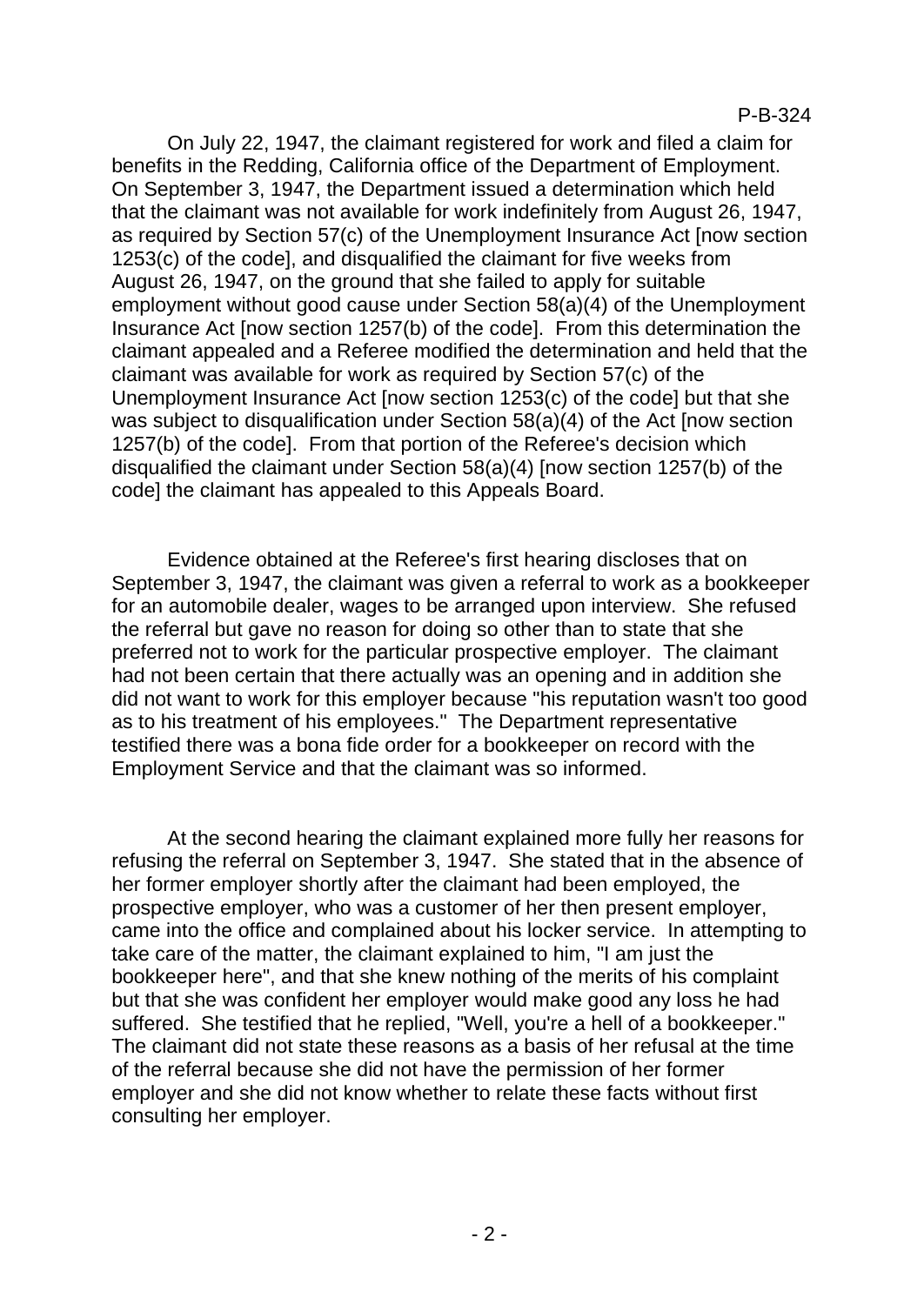P-B-324

The record discloses that the prospective employer may have had reason to question the efficiency of the claimant's predecessor as a bookkeeper and that he may not have known that the claimant was newly employed in place of the predecessor.

The claimant obtained full-time employment as a bookkeeper on September 24, 1947.

# REASON FOR DECISION

The claimant was disqualified in this case under Section 58(a)(4) of the Unemployment Insurance Act [now section 1257(b) of the code], which provides for disqualifying an individual if "he, without good cause, has refused to accept suitable employment when offered to him, or failed to apply for suitable employment when notified by a public employment office."

There is no question that the work offered to the claimant was suitable as being consistent with her past training and experience. The only issue is whether she had good cause for her refusal to apply for such work. The claimant's doubts concerning the validity of the work offer do not constitute good cause. Even if there were basis for the doubt, it was the claimant's duty under Section 58(a)(4) of the Act [now section 1257(b) of the code] to accept the referral and inquire concerning the possible employment. However, the evidence indicates that there was no reasonable basis for the claimant's doubts.

The final question to be determined is whether the claimant's unpleasant past experience with the prospective employer gave her good cause to refuse the referral. In our opinion, it did not. The experience was almost two years in the past at the time the referral was made and it was not of such a severely unpleasant nature as to warrant any arbitrary rejection of consideration of the prospective employment. Both the lapse of time and the minor nature of the episode lead us to conclude that the claimant should have been willing at least to consider the possibility of employment. We hold, therefore, that the claimant refused a referral without good cause and that she is subject to disqualification as provided in Section 58(a)(4) of the Act [now section 1257(b) of the code].